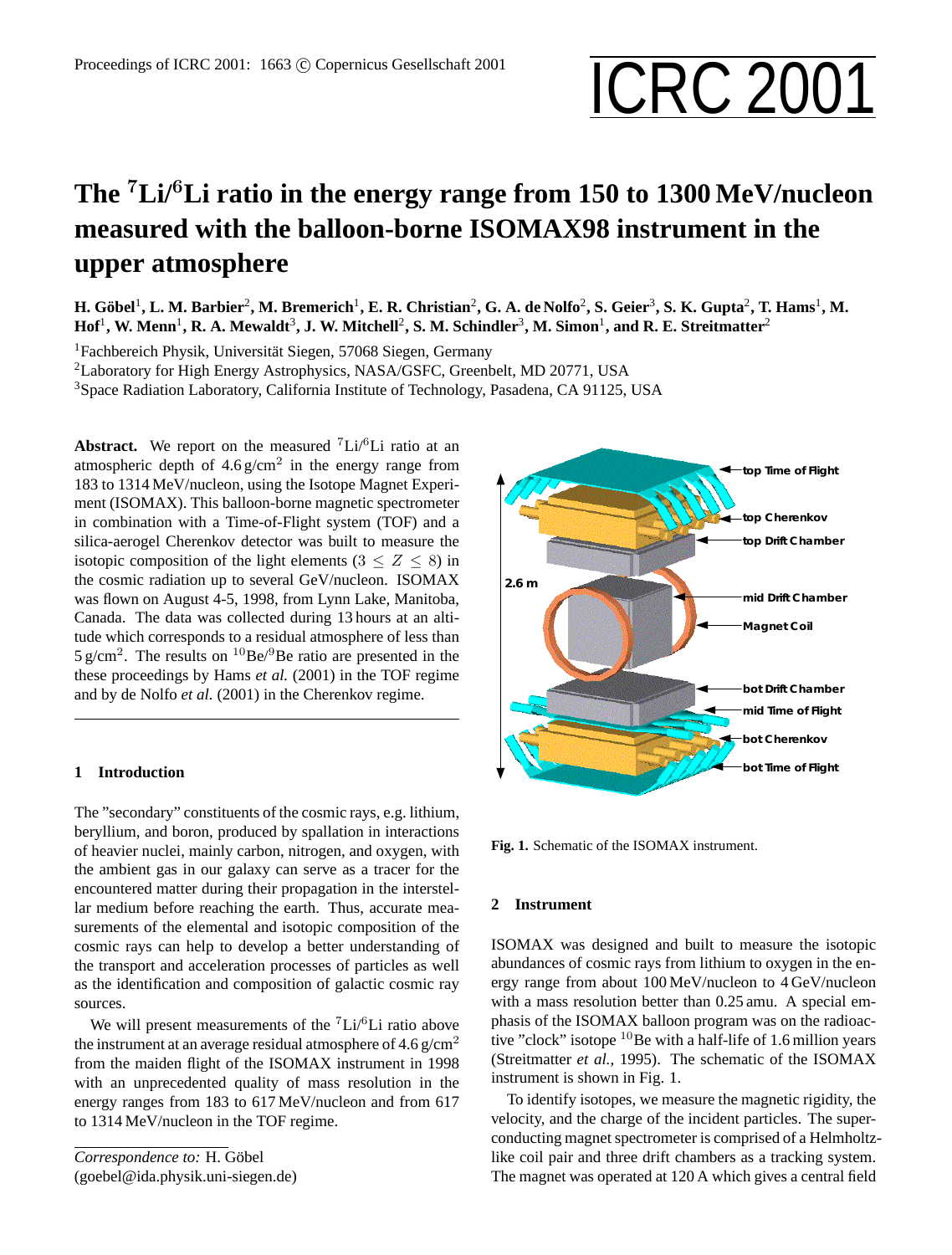

**Fig. 2.** Charge histogram of the top scintillator with a  $3\sigma$  cut on the middle and bottom scintillator. The charge resolution (in units of e) is written next to the peaks.

of 0.8 T. The tracking system consists of 480 drift cells arranged in 16 layers in bending and 8 layers in non-bending view with total stack height of 150 cm. The spatial resolution of the tracking system is 54  $\mu$ m for helium and 47  $\mu$ m for lithium. The mean maximum detectable rigidity (MDR) of the spectrometer is 970 GV/c for helium, the mean field integral through the tracking system is about 0.54 Tm (Hams *et al.*, 1999).

For the velocity measurement a Time-of-Flight system (TOF) and two silica-aerogel Cherenkov counters were used. The TOF hodoscopes consisted of three layers of fast Bicron BC-420 scintillators. The distance between the top and the middle layer was 206.8 cm and the top and the bottom layer was 260.0 cm (Geier *et al.*, 1999). The timing resolution of the system is 70 ps for helium and 65 ps for lithium. Furthermore, the energy loss,  $dE/dx$ , of the incident particle in each TOF layer in combination with the velocity measurement provides information on its charge.

The Cherenkov detector consists of two large diffusivelight-integration counters. Each counter contains two layers of silica-aerogel radiator with a nominal index of refraction  $n = 1.14$ , giving an energy threshold of 1.08 GeV/nucleon. The number of photoelectrons is about 22 for both counters together  $(Z = 1, \beta = 1)$ , see de Nolfo *et al.* (1999). For the determination of the  ${}^{7}Li/{}^{6}Li$  ratio in this paper the Cherenkov detector was not used.

A more detailed report on the performance of ISOMAX instrument in the 1998 flight was given by Mitchell *et al.* (1999) and Hof *et al.* (2000).

#### **3 Data Selection**

ISOMAX had its first flight on August 4-5, 1998, from Lynn Lake, Manitoba, Canada. We recorded 13 hours of data for which the residual atmosphere was less than  $5 \text{ g/cm}^2$ .

For the data analysis we regarded events for which only one scintillator per layer was hit and the track in the spectrometer was reconstructed. The efficiency for a successful reconstruction of a track in the spectrometer is about 93% for lithium and independent of the energy in the range of 150 - 1300 MeV/nucleon. To reduce biases on the isotope ratio of an element we applied only loose cuts on the track quality, i.e. at least 8 of the 16 layers in bending  $(N_x)$  and 4 of 8 layers in non-bending view  $(N_y)$  were required, but no cut on the  $\chi$  or the error of the deflection ( $\Delta \eta$ =1/MDR) of the reconstructed track was used.

In order to separate the isotopes of an element we need the charge of the incident particle. Figure 2 shows the measured charge in the top TOF layer for  $\beta_{TOF} > 0.6$ . The charge resolution is better than 0.2 charge units for helium to carbon. To reduce the contamination of the lithium sample by misidentified charge and to get good statistics we apply the following cut for all three charge measurements  $Z_i$  (i=top, middle and bottom TOF scintillator layer):  $| Z_i - 3 | \leq 0.5$ . Thus, we get a contamination from helium into the lithium sample of less than  $10^{-7}$  and from beryllium of less than 10<sup>−</sup><sup>5</sup> . The efficiency for this cut is about 94%.

| $\rho_{alt} \leq 5 \text{ g/cm}^2$                 |
|----------------------------------------------------|
| single paddel hit in each TOF layer                |
| DC single-track fit: $N_x \geq 8$ and $N_y \geq 4$ |
| $ Z_i - 3  \leq 0.5$                               |
| $150 \le E_{kin} \le 1300$ MeV/nucleon             |

**Table 1.** Cuts applied to the data to select lithium events.

#### **4 Instrumental corrections and the** <sup>7</sup>**Li/**<sup>6</sup>**Li ratio above the instrument**

Applying the discussed cuts above (Table 1) we obtain 1104 lithium events in the energy range of 150 - 1300 MeV/nucleon from the 13 hours of data at a residual atmosphere less than  $5 \text{ g/cm}^2$ . Figure 3 shows two mass histograms for those events divided into two energy ranges in the TOF regime. We fitted two gaussian on each mass peak (<sup>8</sup>Li isotopes are produced in the atmosphere) and obtained an isotope ratio of  $^7$ Li/ $^6$ Li  $= 1.06\pm0.09$  for the lower energies and  $\text{Li}^{6}\text{Li} = 0.85\pm0.08$ for the higher energy range.

To determine the ratio of  ${}^{7}Li/{}^{6}Li$  at top of instrument (TOI) one has to take into account energy loss and fragmentation of the incident particle in the instrument. The energy ranges from 150 to 600 MeV/nucleon and from 600 to 1300 MeV/nucleon were given with respect to the middle drift chamber. The integrated grammage of the instrument above the middle DC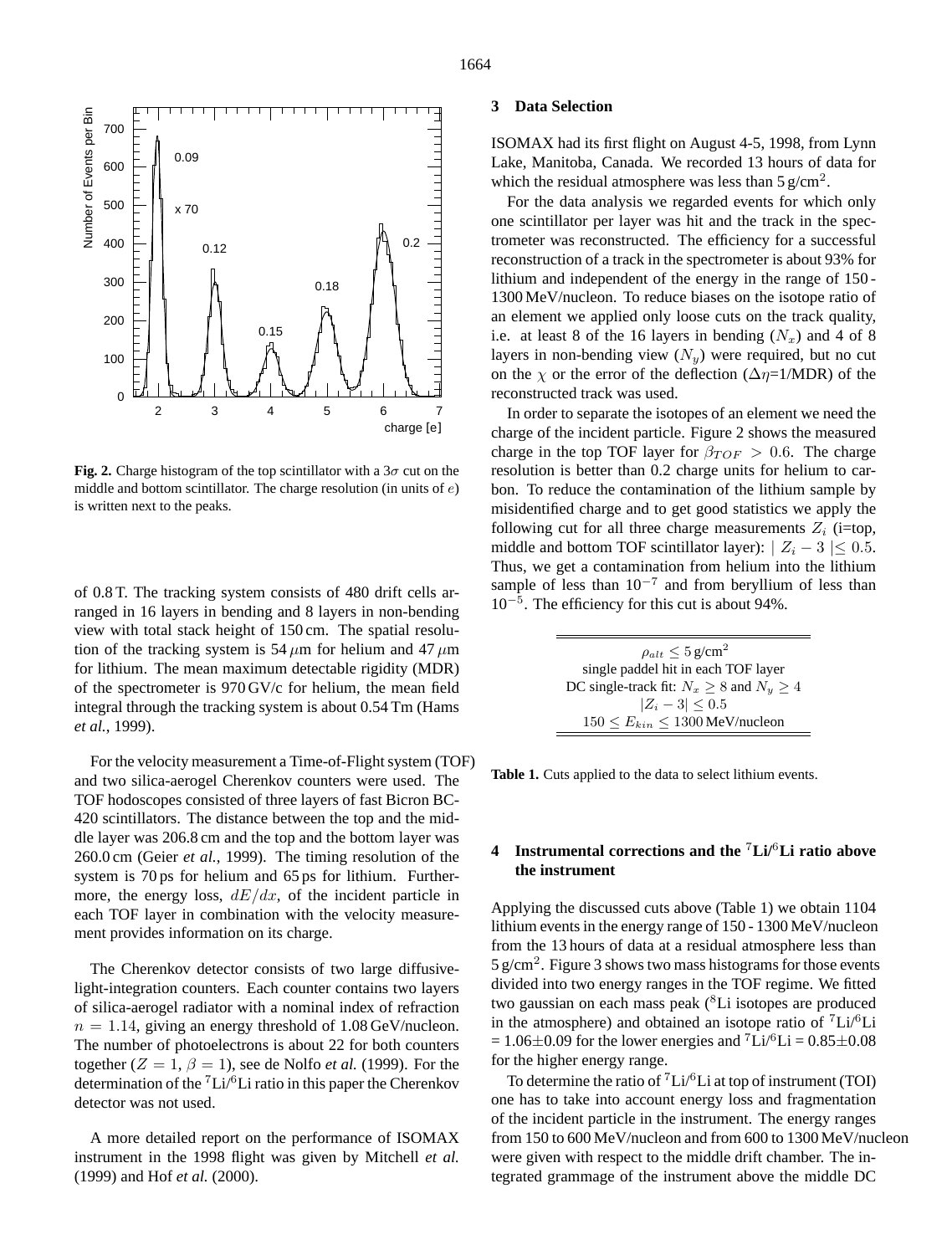

**Fig. 3.** Mass histograms of lithium isotopes in two energy ranges in the TOF regime. The bin width is 0.1 amu.

is about  $5 \text{ g/cm}^2$ . Thus we find the energy range at 183-617 MeV/nucleon and 617 - 1314 MeV/nucleon respectively at top of instrument. The probability that an incident particle does not fragment during its flight through the whole instrument was calculated for  ${}^{7}Li$  and  ${}^{6}Li$ . The total inelastic cross sections are calculated with the method of Kox (Kox *et al.*, 1987). The mean ratio of these surviving probabilities of  ${}^{7}Li/{}^{6}Li$  is about 0.94 for the relevant energies.

From these considerations we obtain a  ${}^{7}Li/{}^{6}Li$  ratio at top of instrument of 1.13±0.10 in the energy range of 183 - 617 MeV/necleton 2001) and with measured <sup>7</sup>Li/<sup>6</sup>Li ratios. and 0.90±0.09 in the energy range of 617 - 1314 MeV/nucleon.

The mean residual atmosphere above the experiment was about 4.45  $g/cm<sup>2</sup>$ . The mean incident zenith angle of the particles is 15◦ . Taking this geometrical aperture of the instrument into account, an average grammage of  $4.6 \text{ g/cm}^2$  has to be used in the atmospheric correction which is not yet done.



**Fig. 4.** <sup>7</sup>Li/<sup>6</sup>Li ratio measured by ISOMAX (this work) and SMILI (Ahlen *et al.*, 2000), Yoyager (Lukasiak *et al.*, 1999), Webber *et al.* (1977) and Webber and Kish (1979), Buffington *et al.* (1978) and IMP-8 (Garcia-Munoz *et al.*, 1975)

#### **5 Conclusions**

We have shown the unprecedented quality of mass resolution for lithium isotopes (Fig. 3) of about 0.13 amu in the energy range from 183 to 617 MeV/nucleon and better than 0.21 amu for 617 - 1314 MeV/nucleon using a superconducting magnet spectrometer in combination with a precise Timeof-Fight measurement.

Figure 4 shows our results for  $\mathrm{Li}/\mathrm{^{6}Li}$  ratio at top of instrument together with previous measurements at top of atmosphere.

While the  ${}^{6}$ Li isotope is a pure product of interactions of galactic cosmic rays (GCR) with the interstellar medium (ISM), the <sup>7</sup>Li isotope has several sources. In addition to the production of  ${}^{7}$ Li by spallation during the propagation of GCR, the stellar production and primordial nucleosynthesis of <sup>7</sup>Li are possible sources. All shown measurements have values which are much smaller than the value  $12.5 \pm 0.5$  for protosolar gas (4.5 billion years ago) (Krakowski and Muller, 1967) or the value of  $12.5 \pm 4.0$  if a stellar contribution to the interstellar medium is regarded (Lemoine *et al.*, 1993). Walker *et al.* (1985) and Reeves (1994) obtained a <sup>7</sup>Li/<sup>6</sup>Li ratio of 1.43 in a standard GCR plus ISM calculation, see also Lukasiak *et al.* (1997). Another source of <sup>7</sup>Li is the decay of <sup>7</sup>Be into <sup>7</sup>Li via electron capture. The observed energy dependence of <sup>7</sup>Be/Be by Buffington *et al.* (1978) suggesting the onset of electron capture at about 500 MeV/nucleon is not consisted with the ISOMAX measurement (de Nolfo

*Acknowledgements.* This experiment was supported by grant NASA RTOP 353-87-02 at Goddard, by NAG5-5227 at CalTech, and by DFG Si 290/8 at Siegen. We would like to thank the many engineers and technicians that maid ISOMAX a success as well as the National Scientific Balloon Facility.